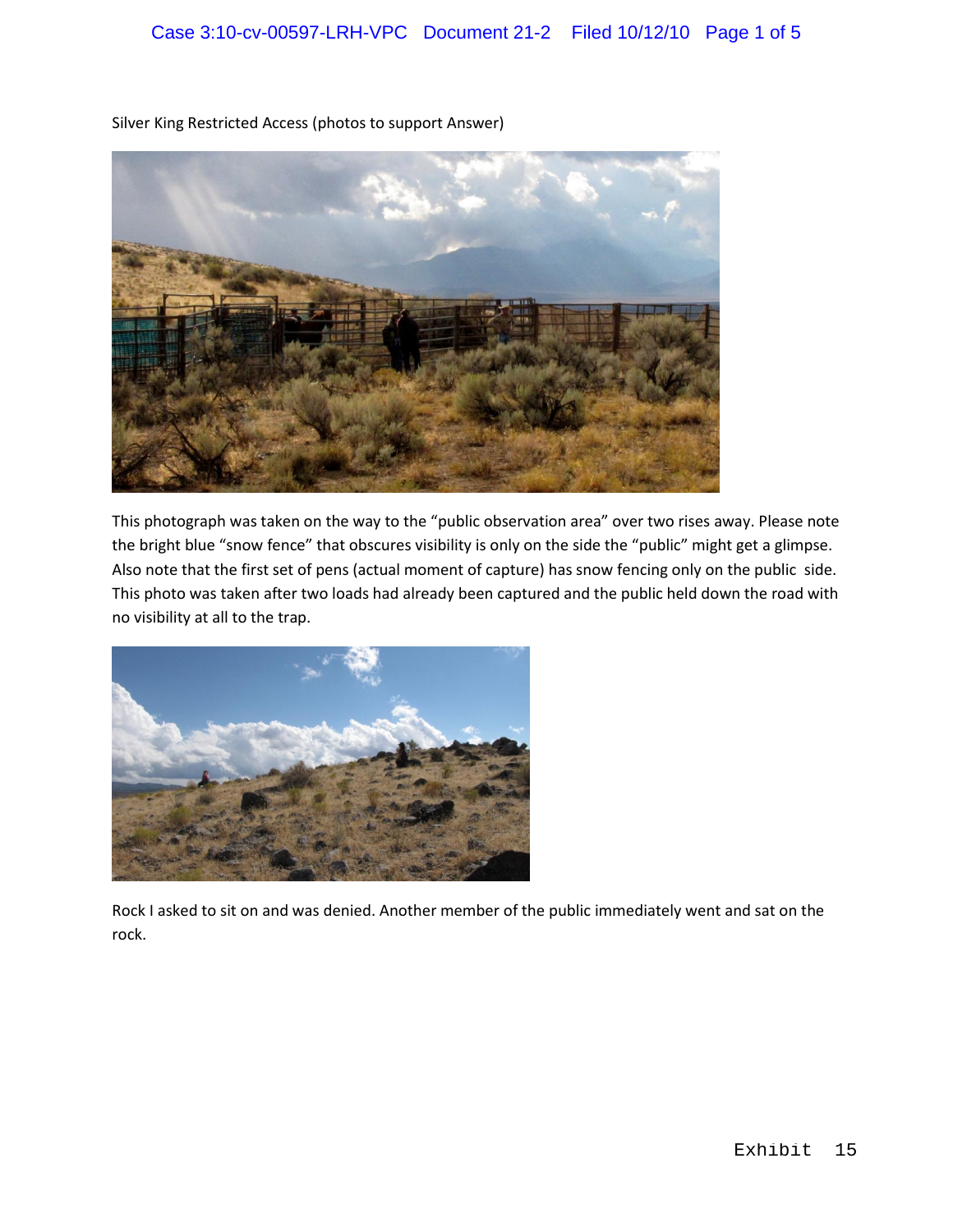

Note Two figures standing on the road after row of cars. I had asked to stand in that area and was denied. I did get a view of that area only after I pointed out that it was discriminatory access.



View from the road still did not afford view of capture. 15 feet further down the road would have facilitated some form of visibility but was denied. Please note this picture is taken on full zoom.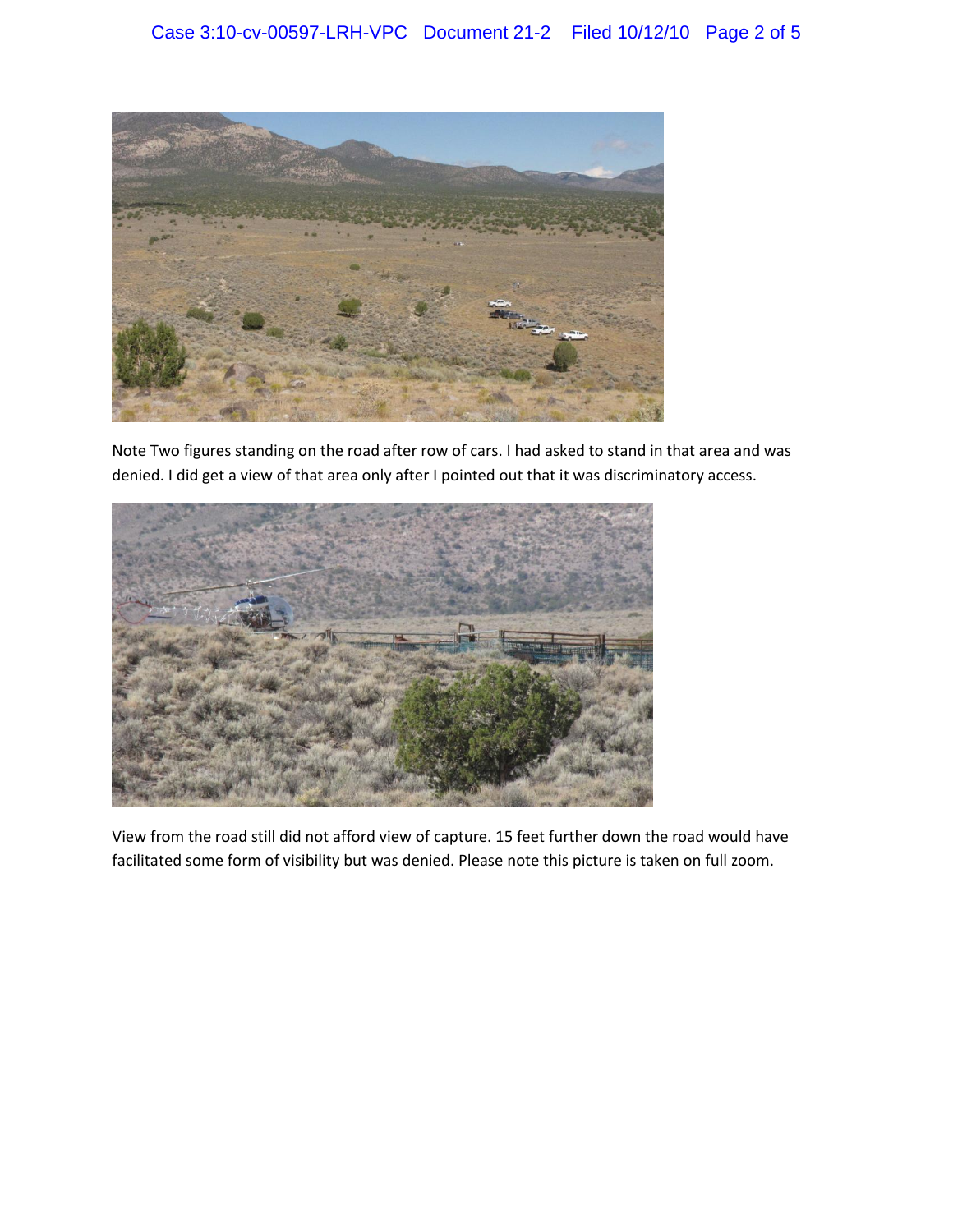

BLM "public observer" standing upright on a hillside I could not climb at a time I was held at a crouch and could not move left or right to view a horse that had evaded the helicopter. This BLM "observer" remained in an upright position as he left that hill and climbed the one I was on where I could not move because I could "scare" the horse.



At the first trap the entire trap was hidden behind a hillside and no observation of capture occurred. All we could see was the helicopter.



Second Trap is so far in the distance I can't even seen it at full zoom.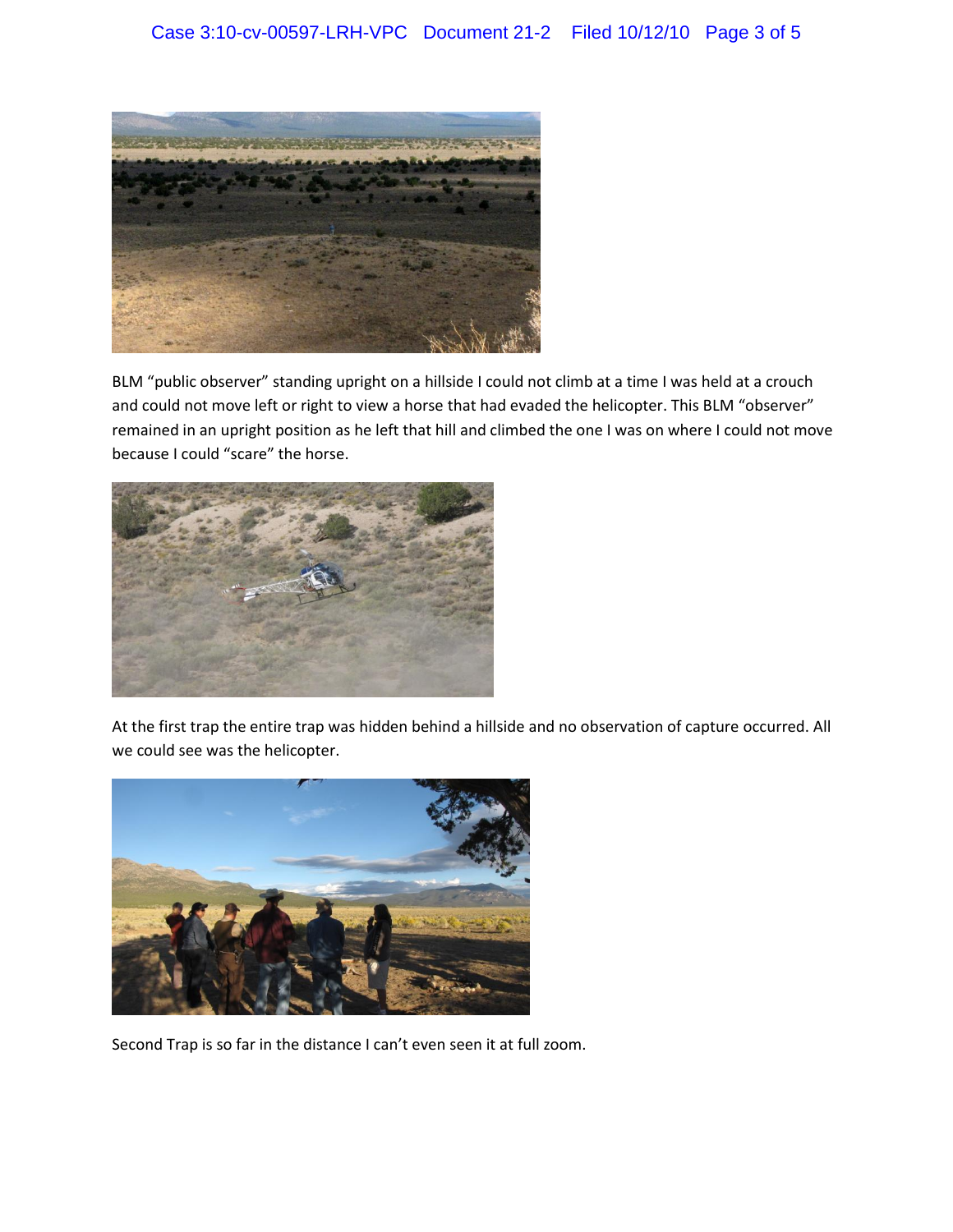

Calico Complex January 2010 we stood in full view of the capture pen, not hidden behind jute or trees and had complete view of activity at the trap.



Calico Complex 2010 full view of trap pen as we stood in the open. Over 10 observers present, including media.



Temporary holding at Calico January 2010 Heather Emmons pulled back jute and allowed observers to photograph standing next to the pen and past the netting.